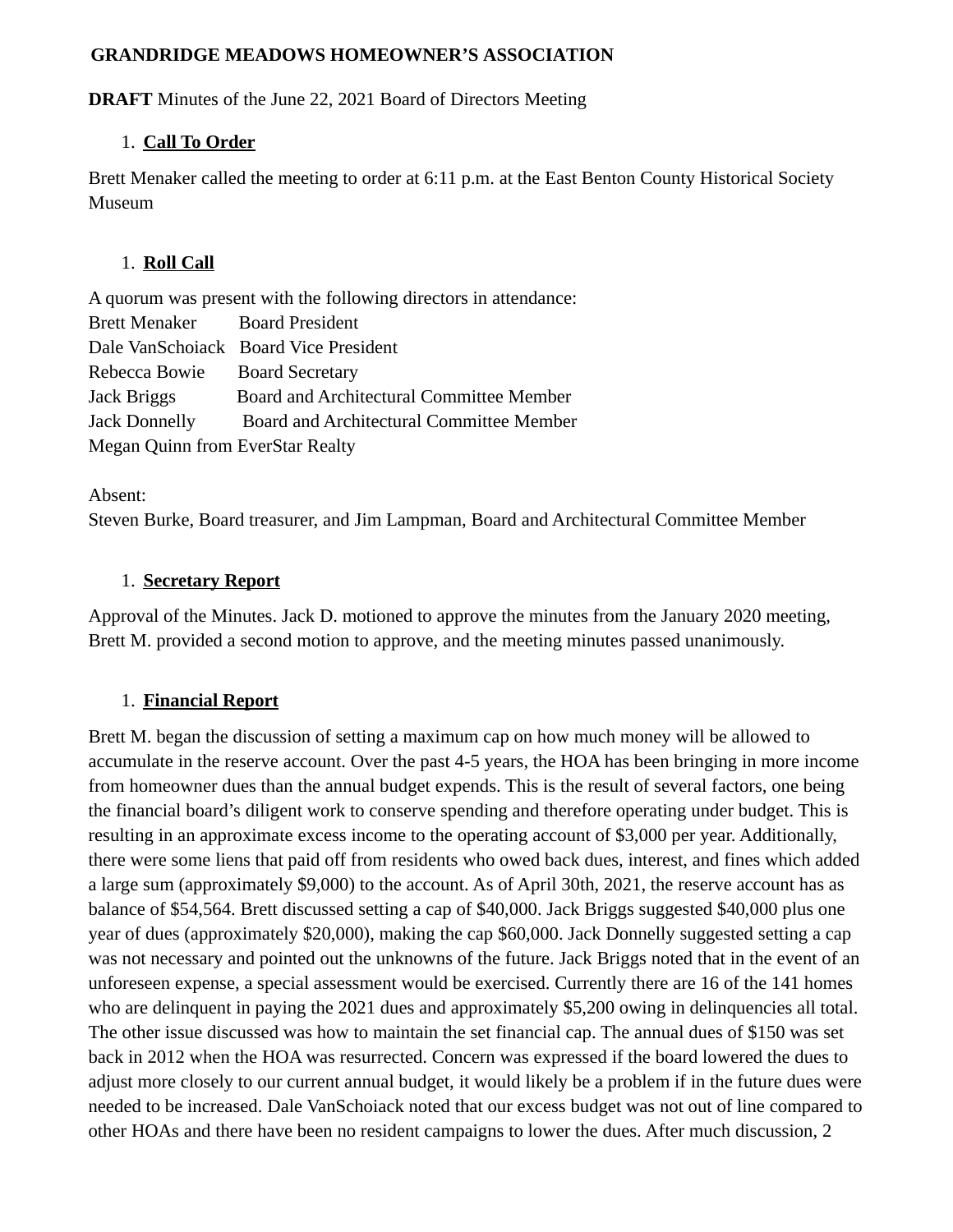proposals were put forth.

Jack Briggs made a motion to set the reserve account at \$60,000, and to achieve this, homeowners would be given one year with no dues. There was no second. Brett Menaker does agree a cap needs to be set, but would prefer to see a reduced annual assessment of dues to achieve and maintain the cap.

Dale VanSchoiack motioned that we "continue as we are doing". Which is moving excess funds from the operating account to the reserve account annually by board vote, allowing the reserve account to continue to grow. Jack Donnelly provided a second and the motion passed by 3 out of 5 board members present. The two votes cast against the motion were by Jack B. and Brett M.

The subject of setting a cap and adjusting dues or providing a year free of dues can always be revisited at any future board meetings. Brett M. expressed that he will bring the issue up for a motion again at the October meeting.

## **2. Architectural Control Committee Report**

Jack B. reported homeowners are maintaining their property and we have good compliance. The HOA landscaping is scheduled for trimming in July.

### **3. Old Business**

None

### **4. New Business**

Jack B. reported that a recent article in the Tri City Herald noted changes are coming to the North end of Steptoe which includes 3 traffic lights total.

Rebecca B. resigned from her position as board secretary effective after the submission of these meeting minutes. Discussion was held around the possibility of hiring a secretary as well as a website designer. Jack B. is aware of an intern who is doing work for the Trios board. He will get a quote from this gentleman. Additional comments were made that a website also requires maintenance and who will provide this service.

### **5. Open Forum**

A tentative date was set for the next Board of Directors Meeting to be held in October 2021.

Jack B. motioned to adjourn the meeting and Dale V. seconded the motion. The meeting was adjourned at 7:18 p.m.

### **Addendum**

The Board of Directors is currently seeking a homeowner volunteer to fill the position of Board Secretary.